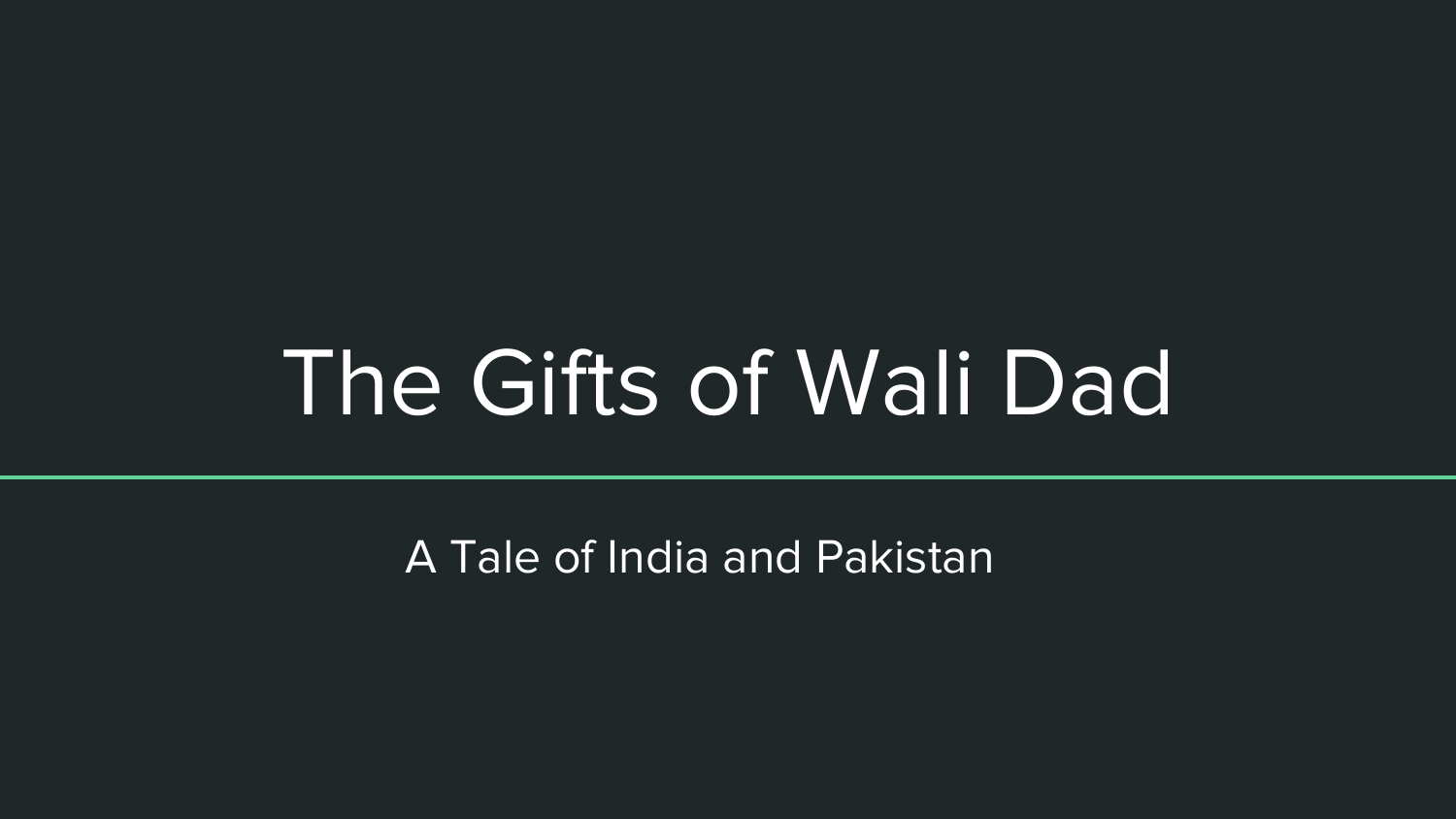In a mud hut far from town lived an old grasscutter named Wali Dad.Each day, he earned thirty paisa. Ten of the small coins went for food. Ten went for clothes and other needs. And ten he saved in a clay pot under his bed.

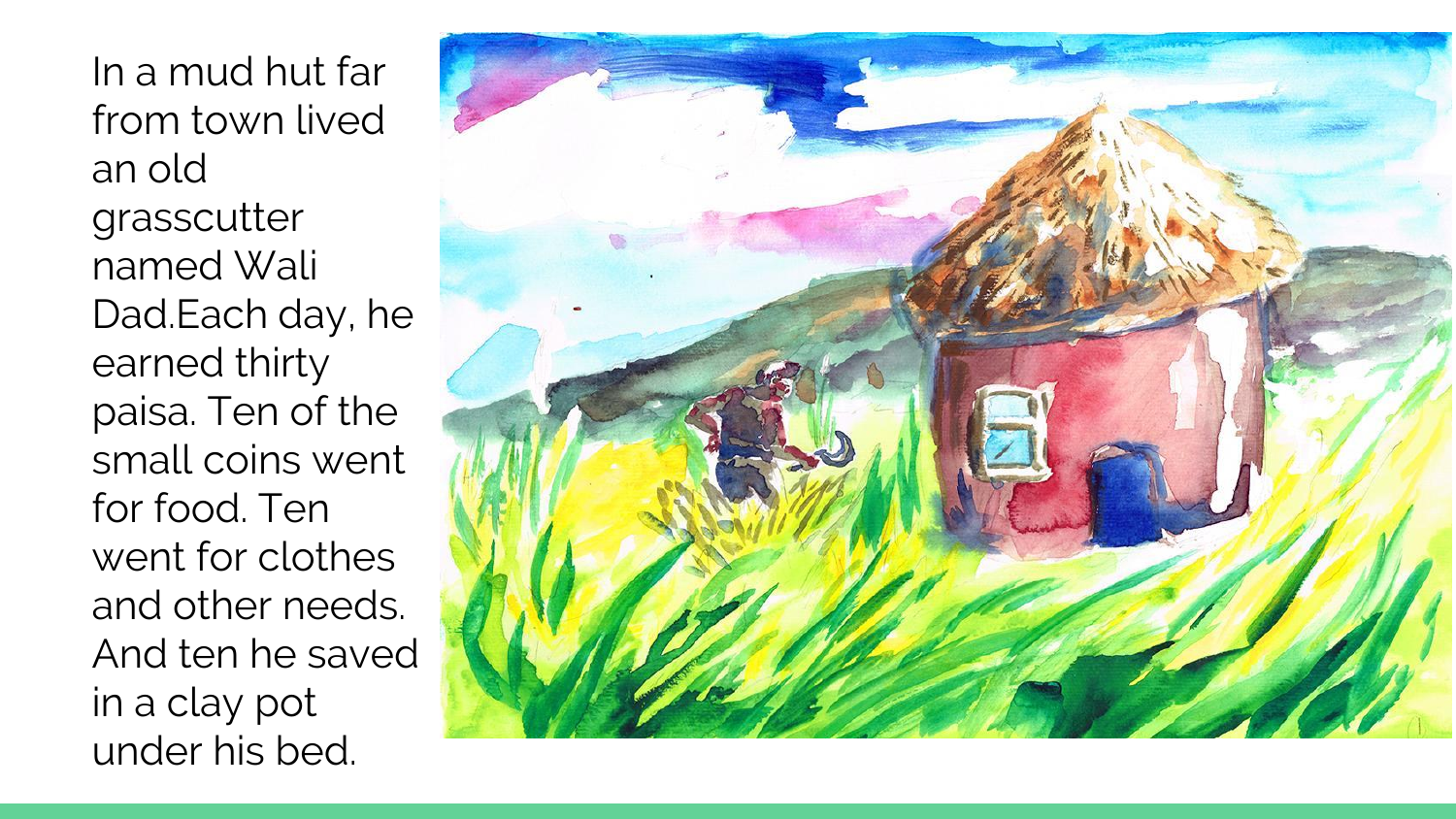One evening, Wali Dad dragged out the pot to see how much money it held. He was amazed to find that his coins had filled it to the brim.The next day, Wali Dad loaded the money into a sack and carried it to a jeweler in the marketplace. He exchanged all his coins for a lovely gold bracelet.

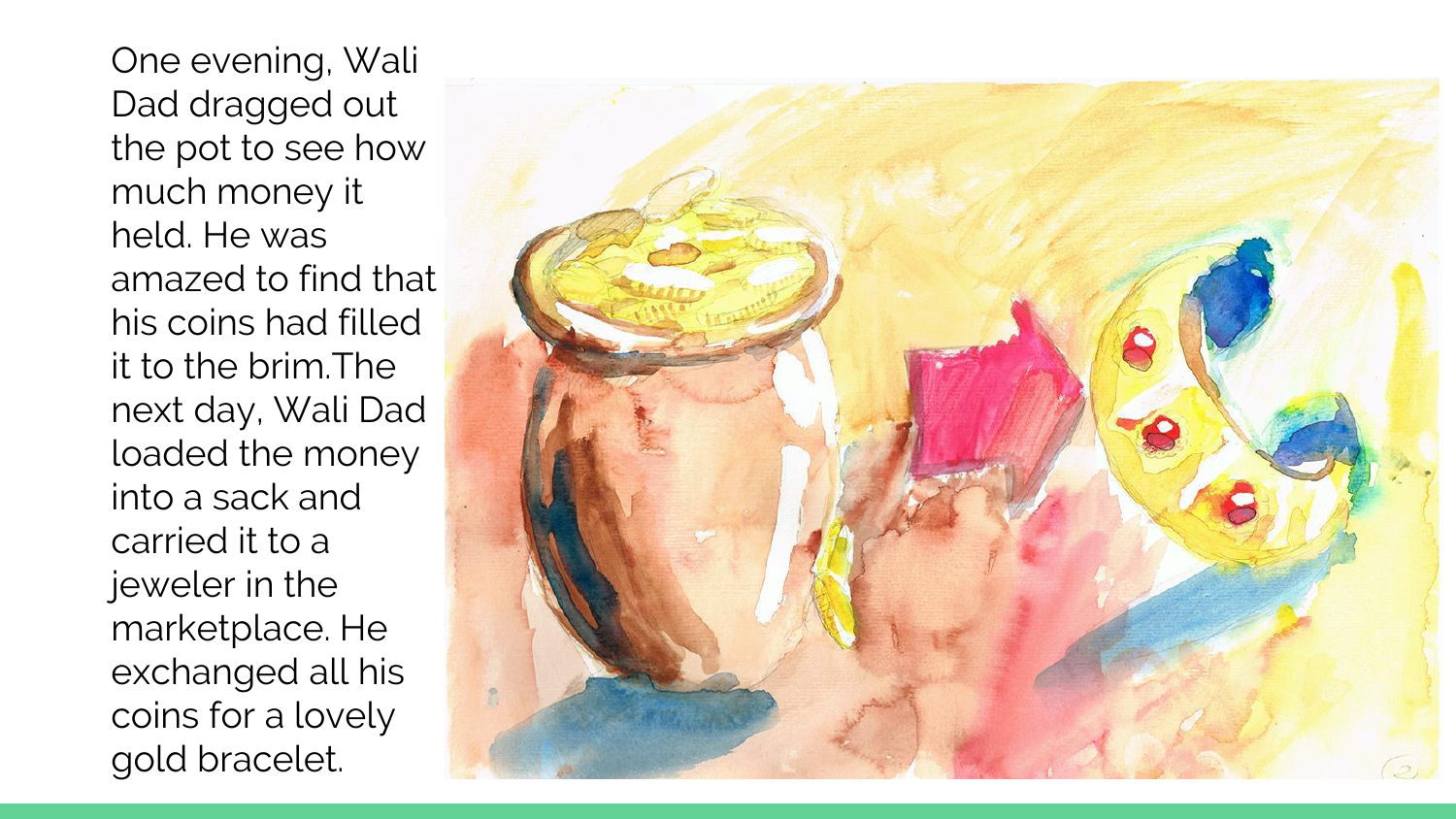The king sent back twenty camels with golden anklets,twenty horses with golden bridles and stirrups, twenty elephants with golden seats mounted on their backs, and twenty liveried servants to care for them all.

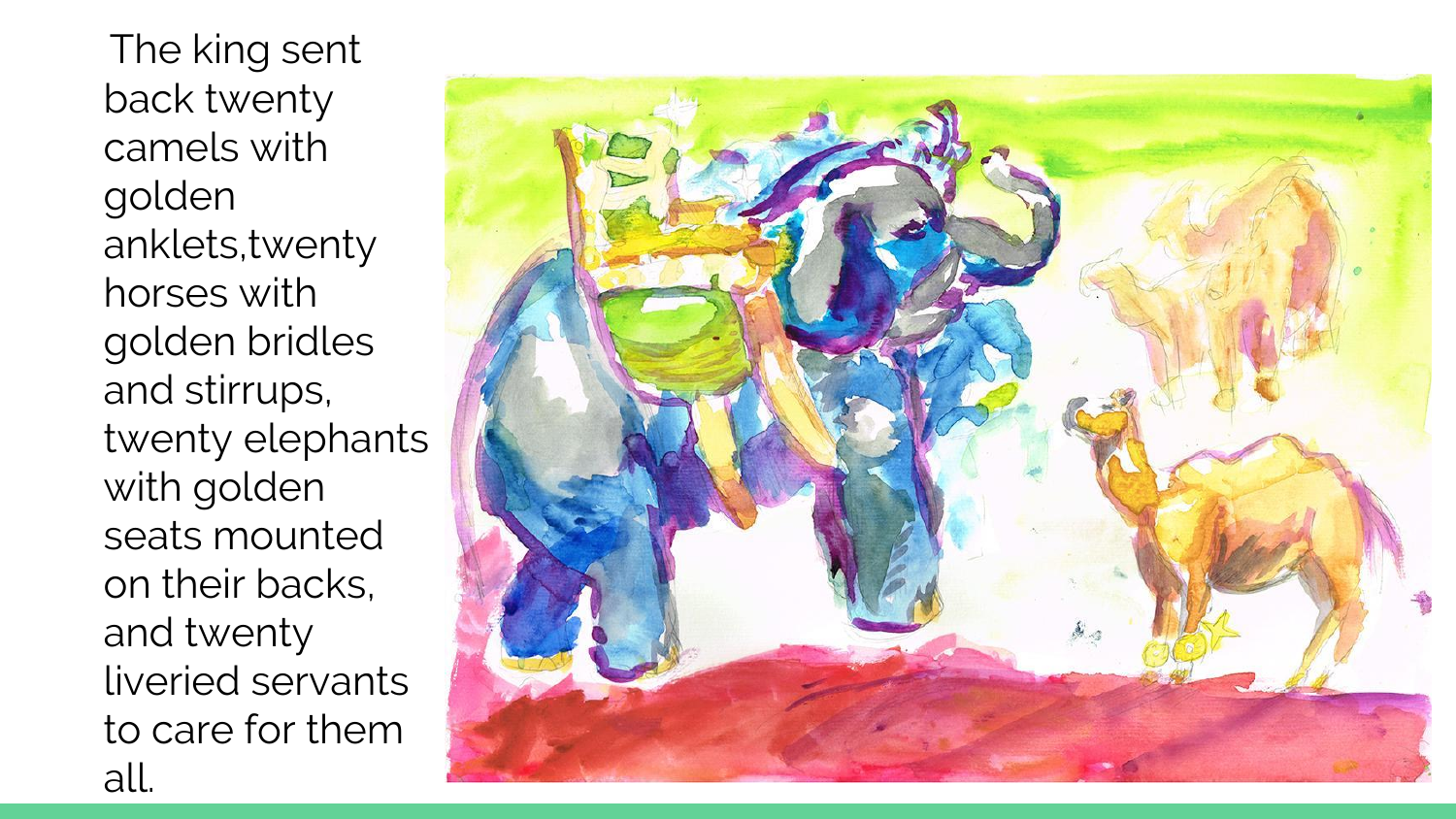Wali Dad looked behind him. Where his hut had stood, a splendid palace sparkled in the rising sun.